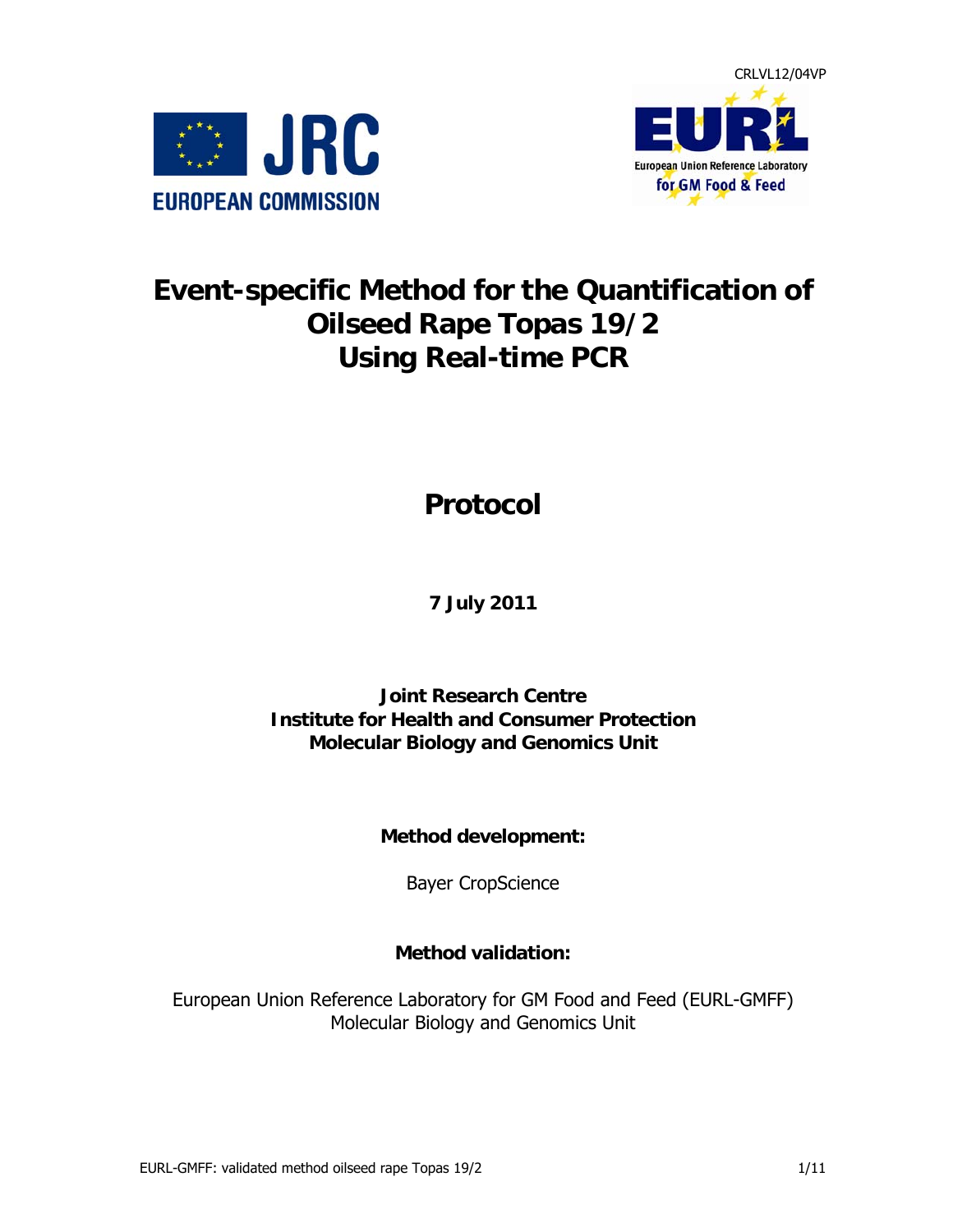CRLVL12/04VP

Drafted by Marco Mazzara (scientific officer)

Report review 1) L. Bonfini

2) M. Querci

M. Mazzara (scientific officer)

Scientific and technical approval

Compliance to EURL Quality System S. Cordeil (quality manager)

Authorization to publish G. Van den Eede (head of MBG Unit)

### **Address of contact laboratory:**

European Commission, Joint Research Centre (JRC) Institute for Health and Consumer Protection (IHCP) Molecular Biology and Genomics Unit European Union Reference Laboratory for GM Food and Feed Via E. Fermi 2749, I-21027 Ispra (VA) - Italy

EURL-GMFF: validated method oilseed rape Topas 19/2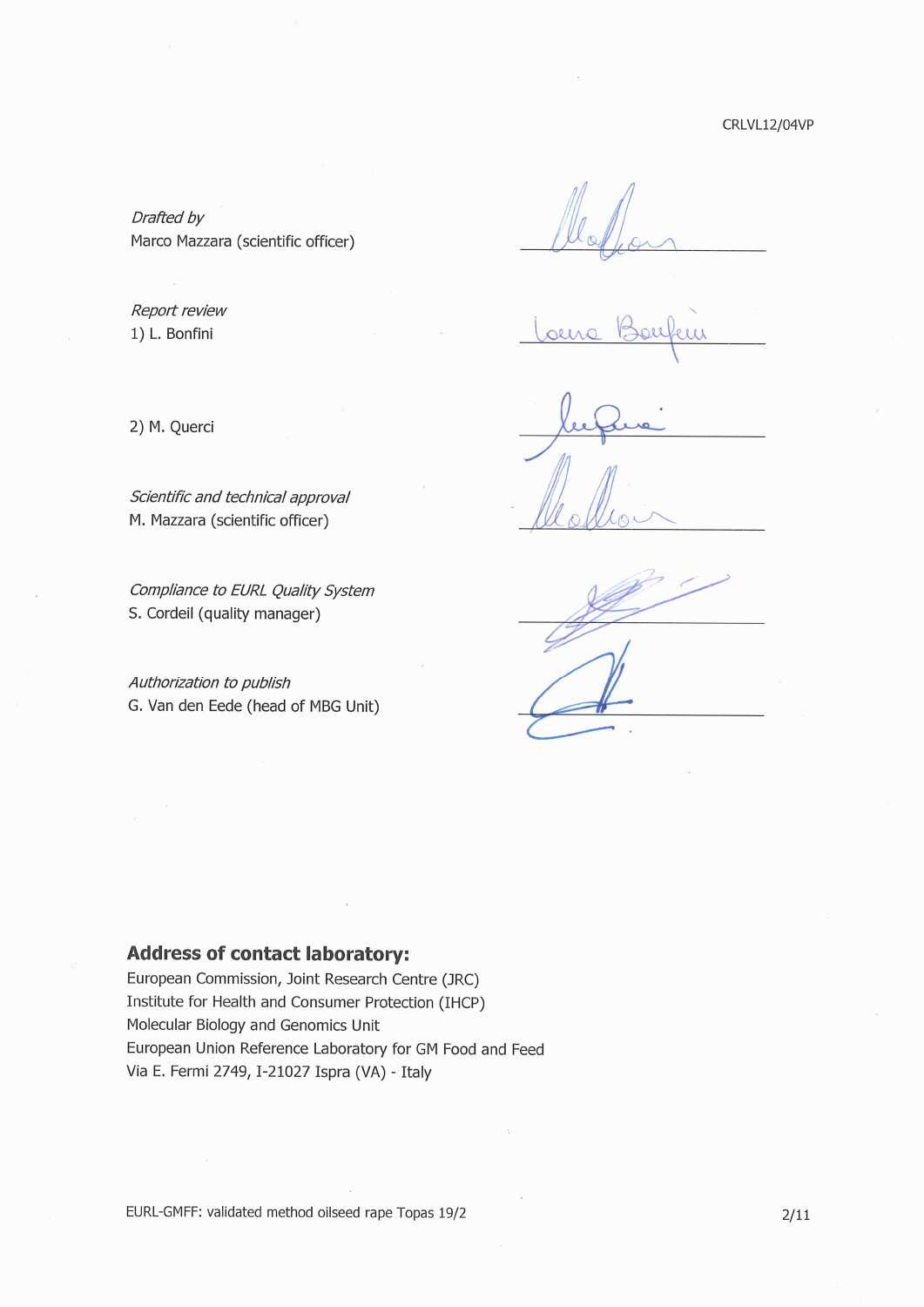# **Content**

| 1. GENERAL INFORMATION AND SUMMARY OF THE METHODOLOGY4 |  |
|--------------------------------------------------------|--|
|                                                        |  |
|                                                        |  |
|                                                        |  |
| 3.1<br>3.2<br>3.3<br>3.4                               |  |
|                                                        |  |
| 4.1<br>4.2<br>4.3                                      |  |
|                                                        |  |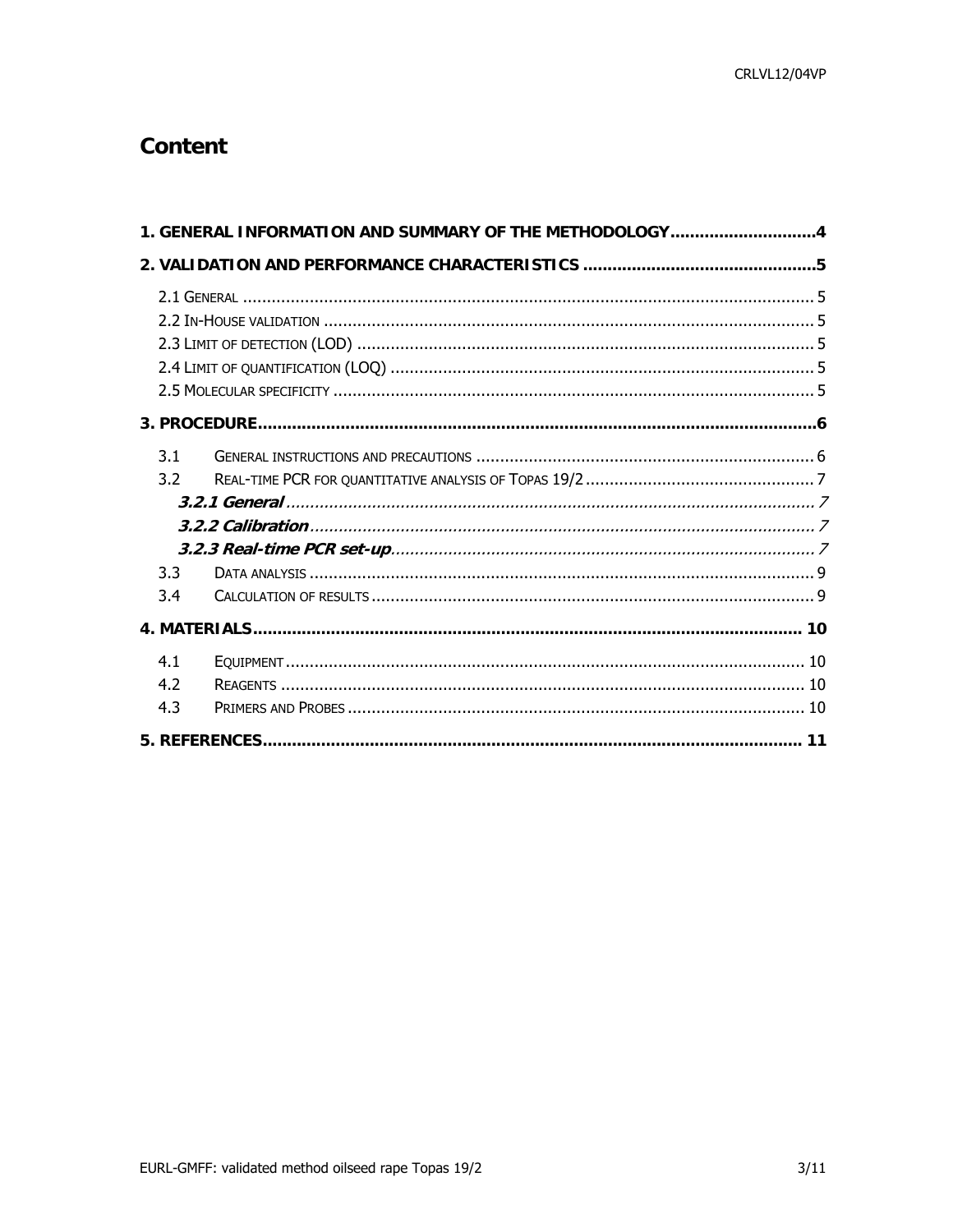### <span id="page-3-0"></span>**1. General information and summary of the methodology**

This protocol describes an event-specific real-time quantitative TaqMan<sup>®</sup> PCR (Polymerase Chain Reaction) procedure for the determination of the relative content of event Topas 19/2 DNA to total oilseed rape (OSR) DNA in a sample.

The PCR assay was optimised for the use in real-time PCR instruments for plastic reaction vessels. Glass capillaries are not recommended for the buffer composition described in this method.

Template DNA extracted by means of suitable methods should be tested for quality and quantity prior to use in the PCR assay. Tests for the presence of PCR inhibitors (e.g. monitor run of diluted series, use of DNA spikes) are recommended.

The TaqMan<sup>®</sup> real-time PCR method has been developed to determine the amount of DNA of the Topas 19/2 event relative to oilseed rape (OSR) DNA present in a sample. The real-time PCR method has been optimized for use in an ABI Prism® 7700 sequence detection system. Other systems may be used, but thermal cycling conditions must be verified.

For specific detection of event Topas 19/2 genomic DNA, a 95-bp fragment of the region of integration between the insert and the plant genome is amplified using specific primers. PCR products are measured at each cycle (real-time) by means of a target-specific oligonucleotide probe labelled with two fluorescent dyes: FAM (6-carboxyfluorescein) as a reporter dye at its 5′ end and TAMRA (6-carboxytetramethylrhodamine) as a quencher dye at its 3′ end.

For relative quantification of event Topas 19/2 DNA, an oilseed rape-specific reference system amplifies a 101 bp fragment of the *cruciferin A* gene ( $c\tau\mu A$ ), an oilseed rape endogenous gene, using specific primers and a *cruA* gene-specific probe labelled with VIC and TAMRA as described above.

The measured fluorescence signal passes a threshold value after a certain number of cycles. This threshold cycle is called the "Ct" value. For quantification of the amount of event Topas 19/2 DNA in a test sample, the normalised ΔCt values of the calibration samples are used to calculate, by linear regression, a standard curve ΔCt-formula. The normalised ΔCt values of the unknown samples are measured and, by means of the regression formula, the relative amount of Topas 19/2 event DNA is estimated.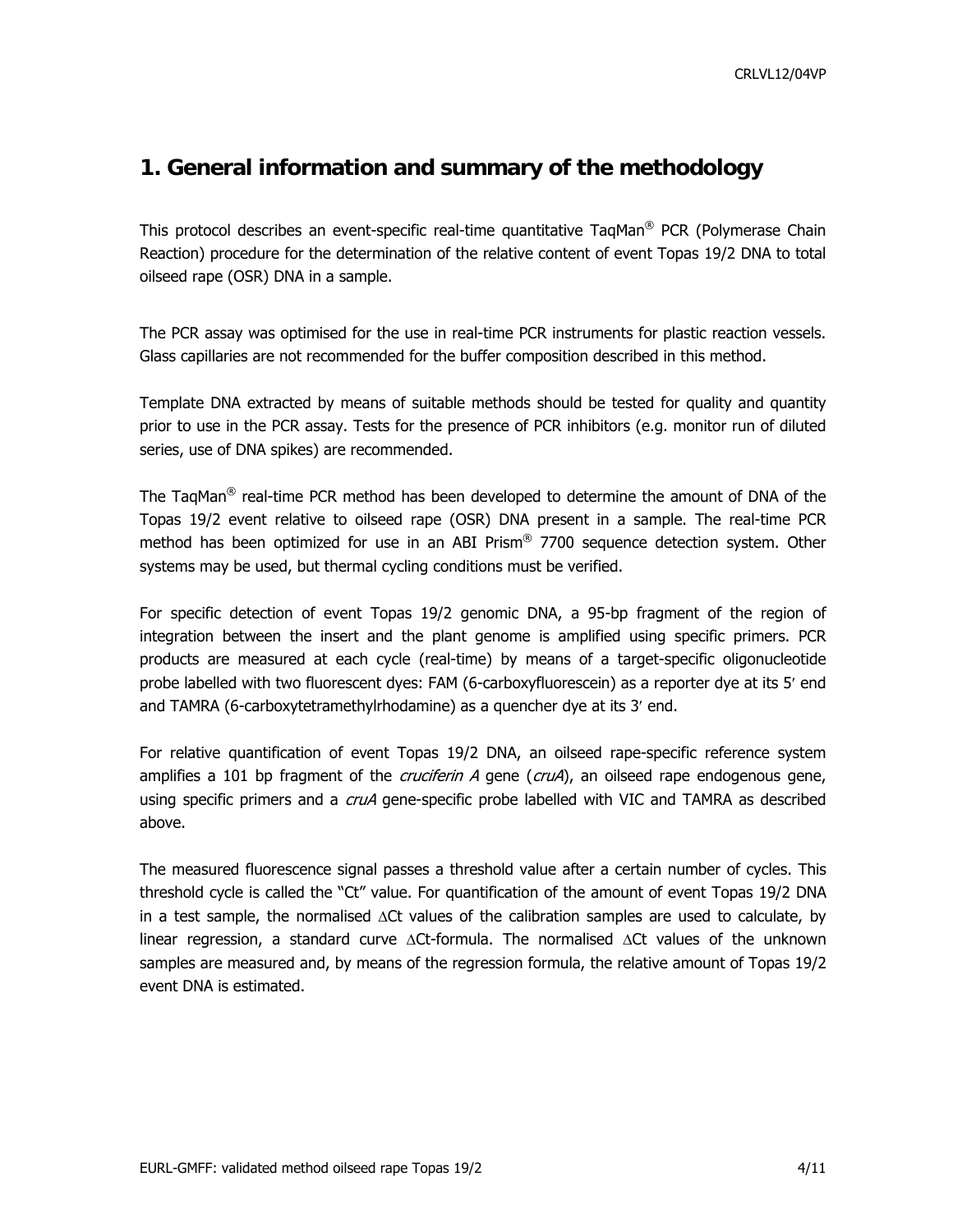# <span id="page-4-0"></span>**2. Validation and performance characteristics**

### **2.1 General**

The method was optimised for suitable DNA extracted from oilseed rape (OSR) seeds, grains or leaves.

The repeatability and trueness of the method were tested through an in-house validation study using DNA samples at different GM contents.

### **2.2 In-house validation**

The method was in-house validated by the European Union Reference Laboratory for GM Food and Feed (EURL-GMFF). The study was undertaken performing eight real-time PCR runs on ABI Prism® 7700, and seven runs on ABI 7900HT.

The samples contained Topas 19/2 oilseed rape genomic DNA at five GM contents, ranging from 0.15% to 3.30%.

Each test sample was analysed twice by PCR in triplicate. The two replicates of each GM level (six wells) were analysed on the same PCR plate.

A detailed validation report is available at<http://gmo-crl.jrc.ec.europa.eu/statusofdoss.htm>

### **2.3 Limit of detection (LOD)**

According to the method developer, the relative LOD of the method is  $\leq 0.045\%$  in 200 ng of total oilseed rape DNA. The relative LOD was not assessed in the in-house validation. The lowest relative GM content included in the study was 0.15%.

### **2.4 Limit of quantification (LOQ)**

According to the method developer, the relative LOQ of the method is  $\leq 0.09\%$  in 200 ng of total oilseed rape DNA. The lowest relative GM content of the target sequence included in the in-house validation was 0.15%.

### **2.5 Molecular specificity**

According to the method developer, the method exploits a unique DNA sequence in the region between the insert and the plant genome. The sequence is specific to Topas 19/2 event and thus imparts event-specificity to the method.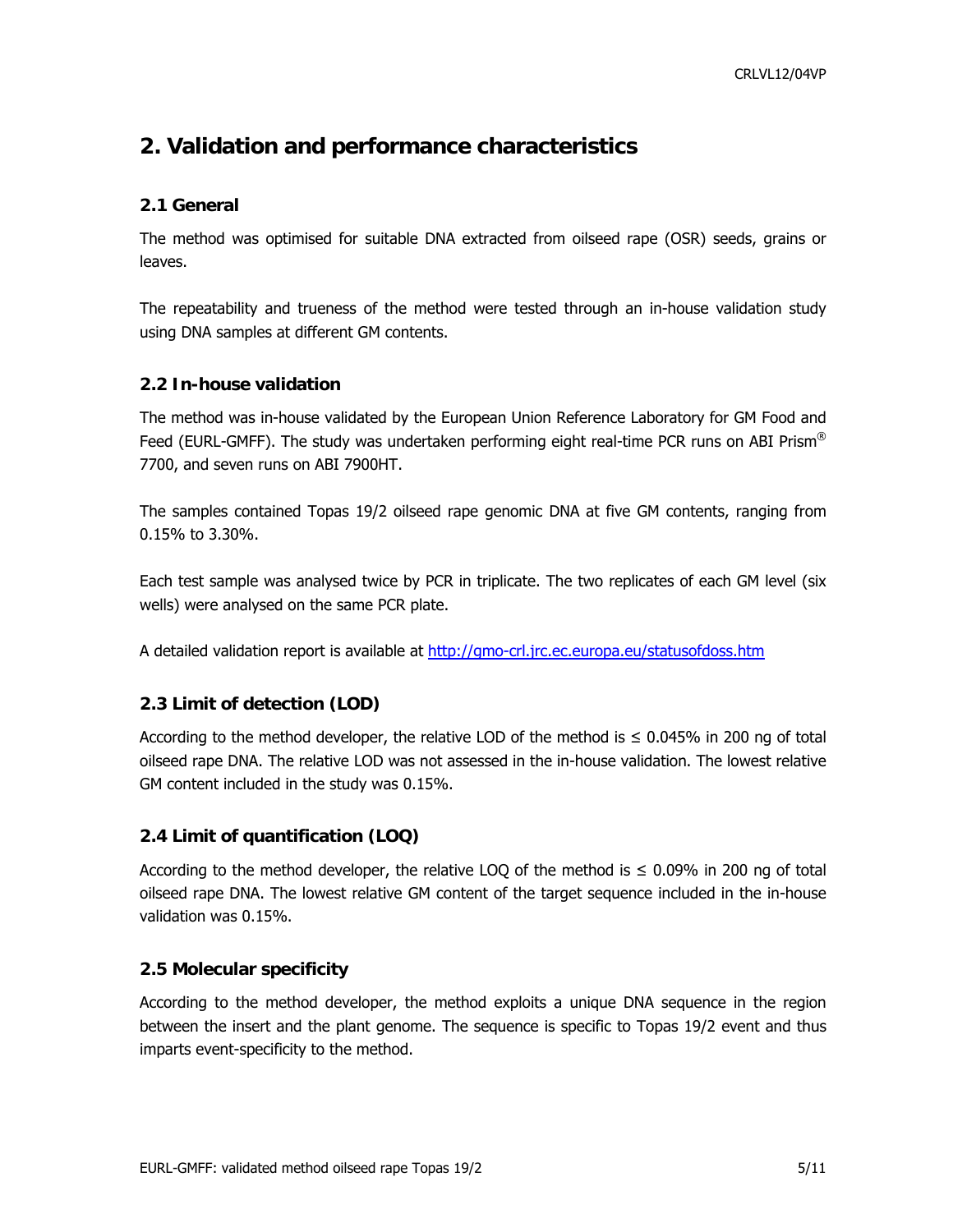<span id="page-5-0"></span>The specificity of the method was experimentally tested in duplicated end-point PCRs against DNA extracted from plant materials containing: rice LLRICE62; OSR Ms1, Ms8, Rf1, Rf2, Rf3, Topas 19/2, T45; soybean A2704-12, GTS 40-3-2; cotton LL25; maize T25, MON810, BT11, BT176, GA21, NK603, CBH351.

None of the GM lines tested, except the positive control Topas 19/2, yielded detectable amplicons in duplicate experiments.

### **3. Procedure**

### **3.1 General instructions and precautions**

- The procedures require experience working under sterile conditions.
- Laboratory organization, e.g. "flow direction" during PCR-setup, should follow international guidelines, e.g. ISO 24276:2006.
- PCR-reagents should be stored and handled in a separate room where no nucleic acids (with exception of PCR primers or probes) or DNA degrading or modifying enzymes have been handled previously. All handling of PCR reagents and controls requires dedicated equipment, especially pipettes.
- All the equipment used should be sterilised prior to use and any residue of DNA should be removed. All material used (e.g. vials, containers, pipette tips, etc.) should be suitable for PCR and molecular biology applications; it should be DNase-free, DNA-free, sterile and unable to adsorb protein or DNA.
- Filter pipette tips protected against aerosol should be used.
- Powder-free gloves should be used and changed frequently.
- Laboratory benches and equipment should be cleaned periodically with 10% sodium hypochlorite solution (bleach).
- Pipettes should be checked regularly for precision and calibrated, if necessary.
- All handling steps unless specified otherwise should be carried out at  $0 4$  °C.
- In order to avoid repeated freeze/thaw cycles aliquots should be prepared.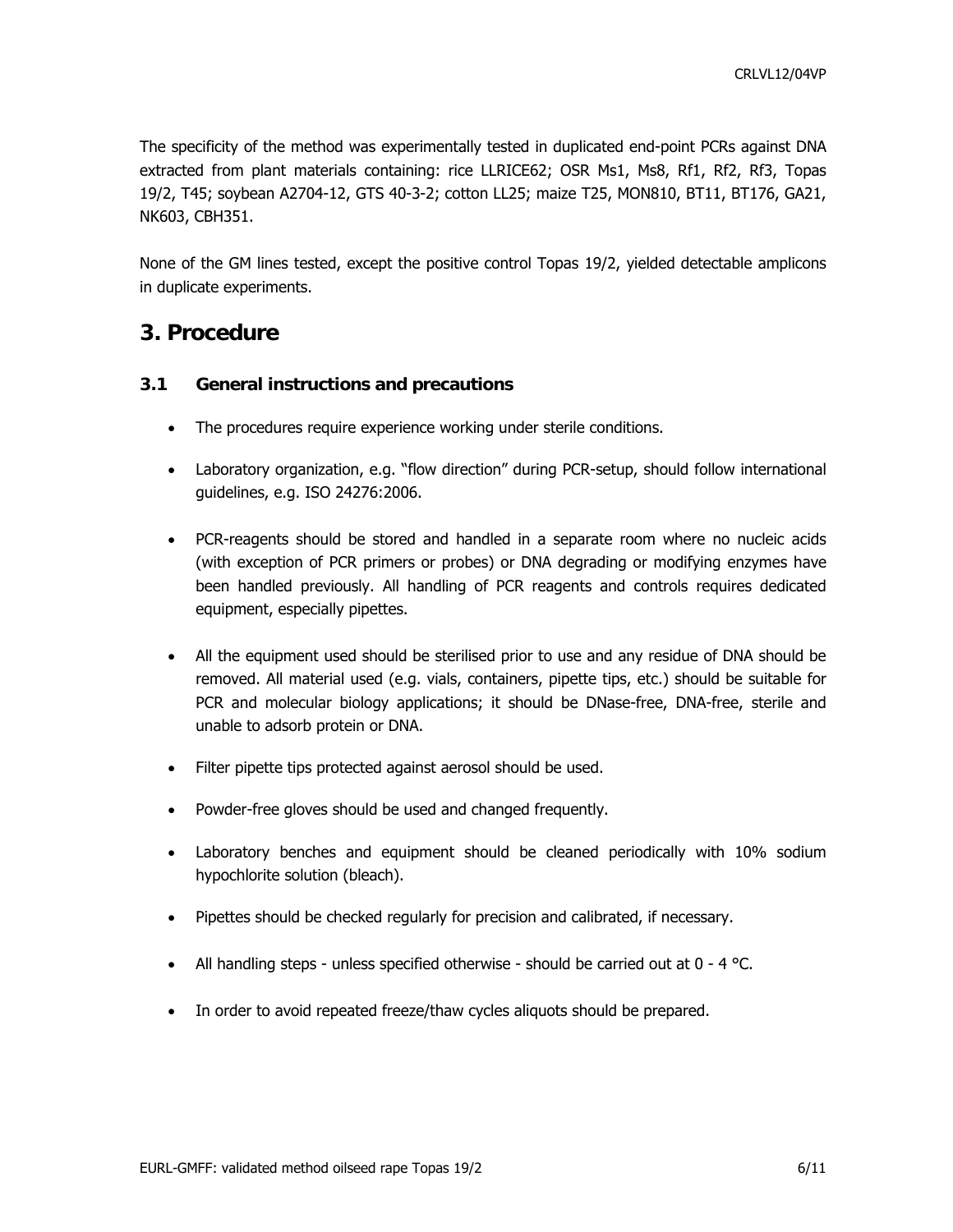### <span id="page-6-0"></span>**3.2 Real-time PCR for quantitative analysis of Topas 19/2**

#### **3.2.1 General**

The PCR set-up for the taxon-specific target sequence ( $cruA$ ) and for the GMO (Topas 19/2) target sequence should be carried out in separate vials. Multiplex PCR (using differential fluorescent labels for the probes) has not been tested or validated.

The use of maximum 200 ng of template DNA per reaction well is recommended.

The method is developed for a total volume of 25 µL per reaction mixture with the reagents as listed in Table 1 and Table 2.

#### **3.2.2 Calibration**

The calibration curve consists of five samples containing various amounts of Topas 19/2 DNA in a total amount of 200 ng oilseed rape DNA (5 μL per reaction well at 40 ng/μL). The GM content of the calibration samples ranges from 3.60% to 0.09% (GM% calculated considering the 1C value for oilseed rape genome as  $1.15$  pg)<sup>2</sup>.

A calibration curve is produced by plotting the ΔCt values of the calibration samples against the logarithm of the respective GM % contents; the slope (a) and the intercept (b) of the calibration curve  $(y = ax + b)$  are then used to calculate the mean GM % content of the blind samples based on their normalized ∆Ct values.

#### **3.2.3 Real-time PCR set-up**

- 1. Thaw, mix gently and centrifuge the required amount of components needed for the run. Keep thawed reagents at 1-4°C on ice.
- 2. To prepare the amplification reaction mixtures add the following components (Tables 1 and 2) in two reaction tubes (one for the Topas  $19/2$  assay and one for the  $cruA$  assay) on ice in the order mentioned below (except DNA).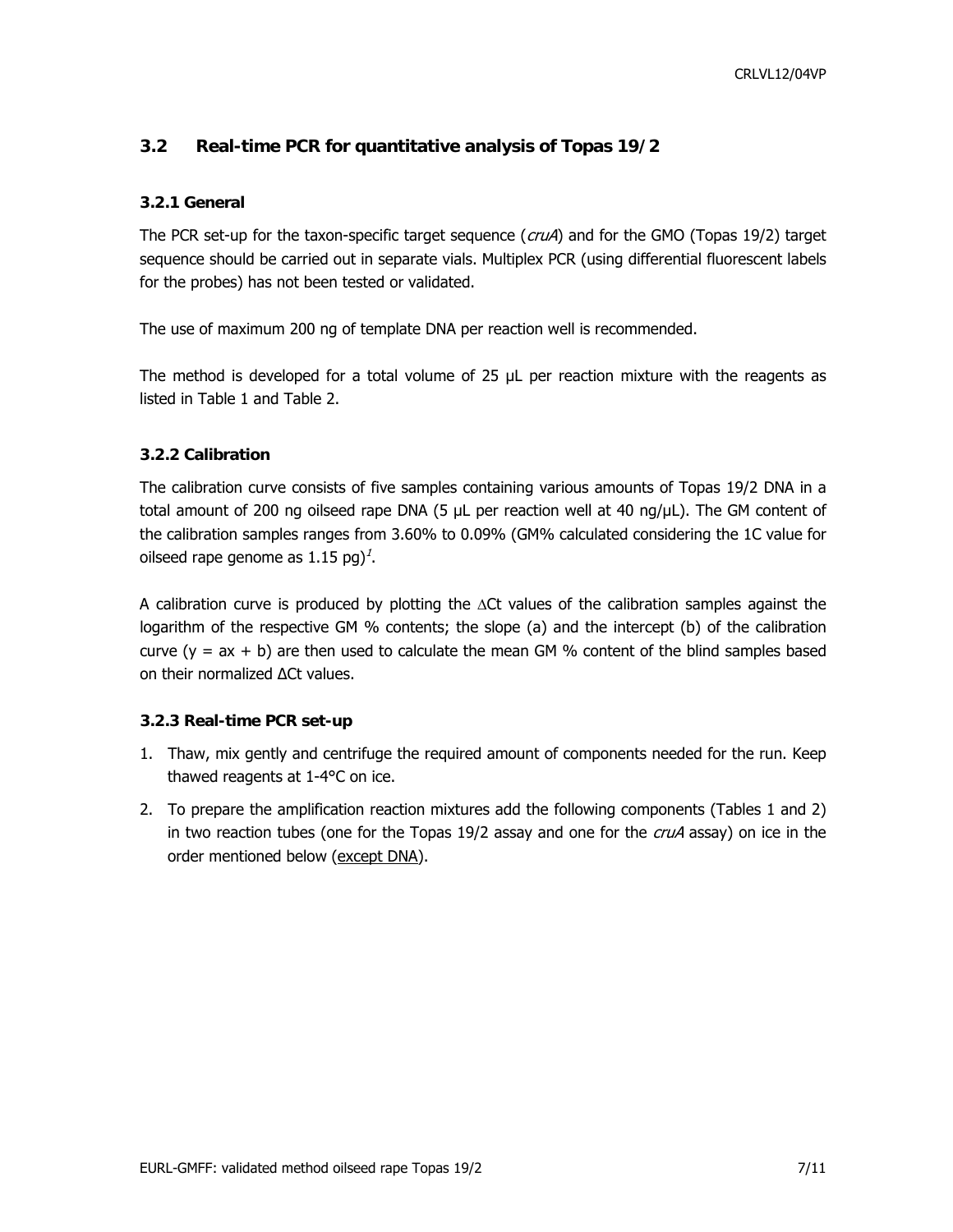| Component                                         | <b>Final concentration</b> | µL/reaction |
|---------------------------------------------------|----------------------------|-------------|
| TaqMan <sup>®</sup> Universal PCR Master Mix (2x) | 1x                         | 12.5        |
| MDB510- F primer<br>$(10 \mu M)$                  | 200 nM                     | 0.50        |
| $MDB511 - R$ primer<br>$(10 \mu M)$               | 200 nM                     | 0.50        |
| TM003 TaqMan <sup>®</sup> probe $(10 \mu M)$      | 200 nM                     | 0.50        |
| Nuclease free water                               | #                          | 6.00        |
| Template DNA (max 200 ng)                         | #                          | 5           |
| Total reaction volume:                            |                            | 25          |

Table 1. Amplification reaction mixture in the final volume/concentration per reaction well for the cruA assay.

Table 2. Amplification reaction mixture in the final volume/concentration per reaction well for the Topas 19/2 assay.

| Component                                         |              | <b>Final concentration</b> | µL/reaction |
|---------------------------------------------------|--------------|----------------------------|-------------|
| TaqMan <sup>®</sup> Universal PCR Master Mix (2x) |              | 1x                         | 12.5        |
| MDB685 -F primer                                  | $(10 \mu M)$ | 400 nM                     | 1.00        |
| KVM180-R primer                                   | $(10 \mu M)$ | 400 nM                     | 1.00        |
| TM029 TaqMan <sup>®</sup> probe (10 µM)           |              | 200 nM                     | 0.50        |
| Nuclease free water                               |              | #                          | 5           |
| Template DNA (max 200 ng)                         |              | #                          | 5           |
| Total reaction volume:                            |              |                            | 25          |

- 3. Mix gently and centrifuge briefly.
- 4. Prepare two reaction tubes (one for the Topas 19/2 and one for the *cruA* master mixes) for each DNA sample to be tested (standard curve samples, unknown samples and control samples).
- 5. Add to each reaction tube the correct amount of master mix (e.g. 20  $\mu$ L x 3 = 60  $\mu$ L Master Mix for three PCR repetitions). Add to each tube the correct amount of DNA (e.g. 5  $\mu$ L x 3 = 15  $\mu$ L DNA for three PCR repetitions). Vortex each tubes for approx. 10 sec. This step is mandatory to reduce to a minimum the variability among the repetitions of each sample.
- 6. Spin down the tubes in a microcentrifuge. Aliquot 25 µL in each well. Seal the reaction plate with optical cover or optical caps. Centrifuge the plate at low speed (e.g. approximately 250 x  $q$ for 1 minute at 4 °C to room temperature) to spin down the reaction mixture.
- 7. Place the plate into the instrument.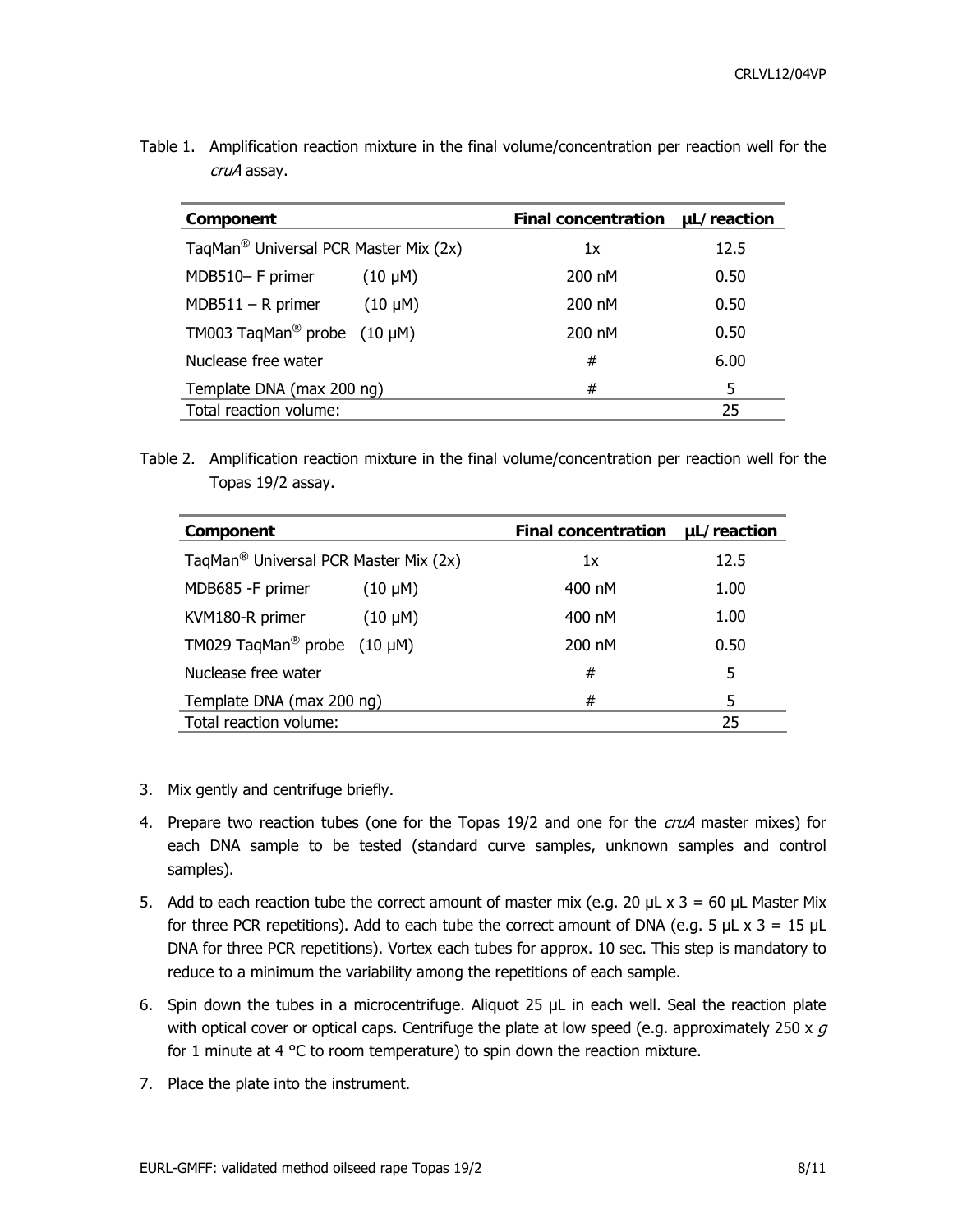<span id="page-8-0"></span>8. Run the PCR with cycling conditions described in Table 3.

| <b>Step</b> |               | <b>Stage</b>             | $T(^{\circ}C)$ | <b>Time</b><br>(s) | <b>Acquisition</b> | Cycles |
|-------------|---------------|--------------------------|----------------|--------------------|--------------------|--------|
|             | <b>UNG</b>    |                          | 50 °C          | 120                | No                 |        |
| 2           |               | Initial denaturation     | 95 °C          | 600                | No                 |        |
|             |               | Denaturation             | 95 °C          | 15                 | No                 |        |
| 3           | Amplification | Annealing &<br>Extension | 60 °C          | 60                 | Yes                | 45     |

Table 3. Cycling program for oilseed rape Topas 19/2 and *cruA* assays.

### **3.3 Data analysis**

After the real-time PCR, analyse the run following the procedure below:

a) Set the threshold: display the amplification curves of one assay (e.g. Topas 19/2) in logarithmic mode. Locate the threshold line in the area where the amplification profiles are parallel (exponential phase of PCR) and where there is no "fork effect" between repetitions of the same sample. Press the "update (or apply)" button to ensure changes affect Ct values. Switch to the linear view mode by clicking on the Y axis of the amplification plot, and check that the threshold previously set falls within the geometric phase of the curves.

b) Set the baseline: determine the cycle number at which the threshold line crosses the first amplification curve and set the baseline three cycles before that value (e.g. earliest  $Ct = 25$ , set the baseline crossing at  $Ct = 25 - 3 = 22$ ).

c) Save the settings.

d) Repeat the procedure described in a) and b) on the amplification plots of the other assay (e.g. cruA).

e) Save the settings and export all the data into an Excel file for further calculations.

### **3.4 Calculation of results**

After having defined a threshold value within the logarithmic phase of amplification as described above, the instrument's software calculates the Ct value for each reaction.

The standard  $\Delta$ Ct curve is generated by plotting the  $\Delta$ Ct values measured for the calibration points against the logarithm of the GM% content, and by fitting a linear regression line into these data.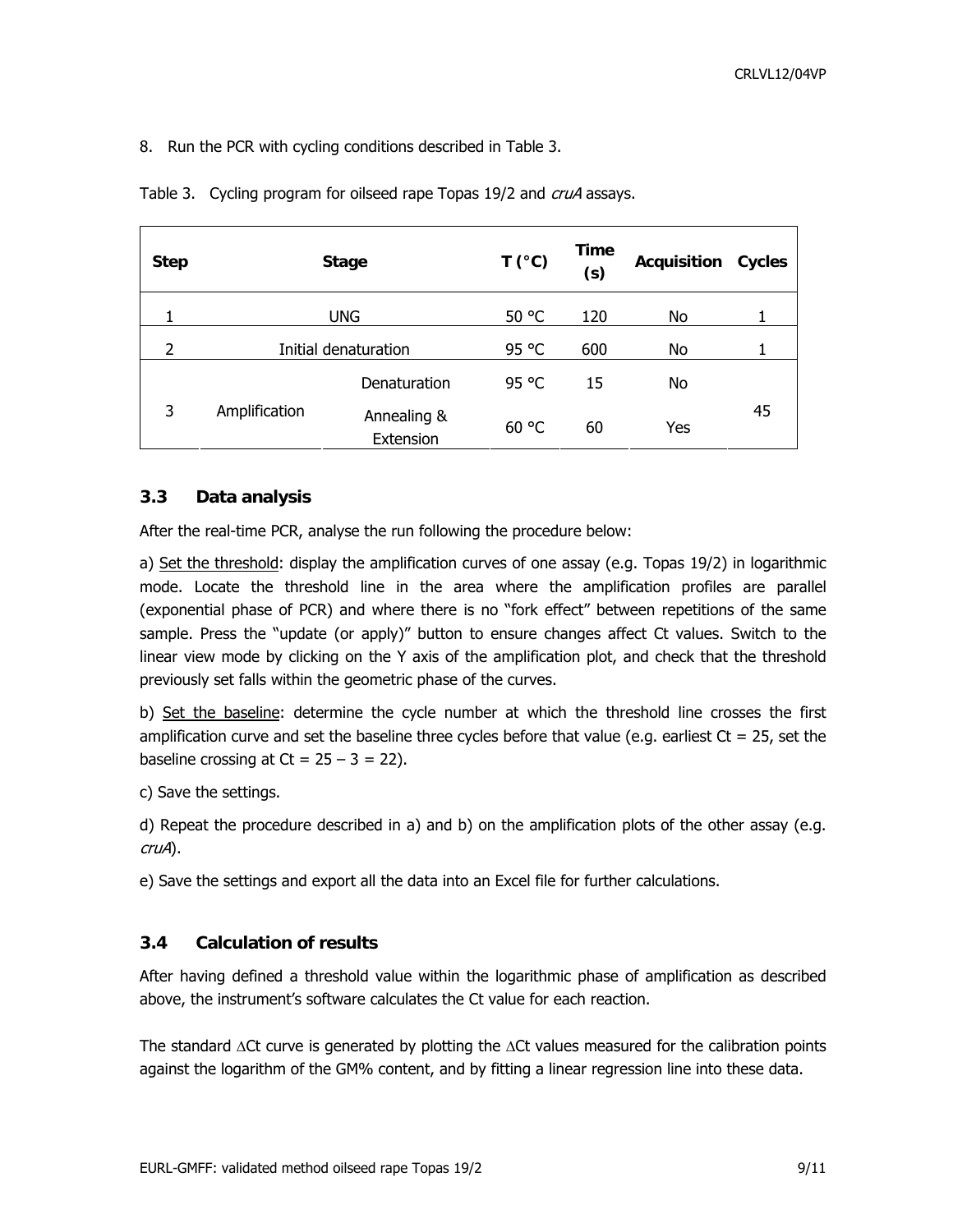<span id="page-9-0"></span>Thereafter, the standard ΔCt curve regression formula is used to estimate the relative amount (%) of Topas 19/2 event in the unknown samples of DNA.

### **4. Materials**

### **4.1 Equipment**

- Real-time PCR instrument for plastic reaction vessels (glass capillaries are not recommended for the described buffer composition)
- Plastic reaction vessels suitable for real-time PCR instrument (enabling undisturbed fluorescence detection)
- Software for run analysis (mostly integrated in the software of the real-time PCR instrument)
- Microcentrifuge
- Micropipettes
- Vortex
- Rack for reaction tubes
- 0.2/1.5/2.0 mL reaction tubes

### **4. 2 Reagents**

- TaqMan<sup>®</sup> Universal PCR Master Mix (2x), Applied Biosystems Cat. 4304437
- Nuclease free water, Promega Cat. P119C (or equivalent)

#### **4.3 Primers and Probes**

| <b>Name</b>                     | Oligonucleotide DNA Sequence (5' to 3')                            |  |  |
|---------------------------------|--------------------------------------------------------------------|--|--|
| Topas $19/2$                    |                                                                    |  |  |
| MDB685 -F primer                | 5'- GTT GCG GTT CTG TCA GTT CC-3'                                  |  |  |
| KVM180-R primer                 | 5'- CGA CCG GCG CTG ATA TAT GA-3'                                  |  |  |
| TM029 TaqMan <sup>®</sup> probe | FAM <sup>a</sup> 5'- TCC CGC GTC ATC GGC GG -3' TAMRA <sup>b</sup> |  |  |
| cruA                            |                                                                    |  |  |
| $MDB510 - F$ primer             | 5' - GGC CAG GGT TTC CGT GAT-3'                                    |  |  |
| $MDB511 - R$ primer             | 5' - CCG TCG TTG TAG AAC CAT TGG -3'                               |  |  |
| TM003 TaqMan <sup>®</sup> probe | VIC 5'- AGT CCT TAT GTG CTC CAC TTT CTG GTG CA-3' TAMRA            |  |  |

a) 6-carboxyfluorescein

b) 6-carboxytetramethylrhodamine